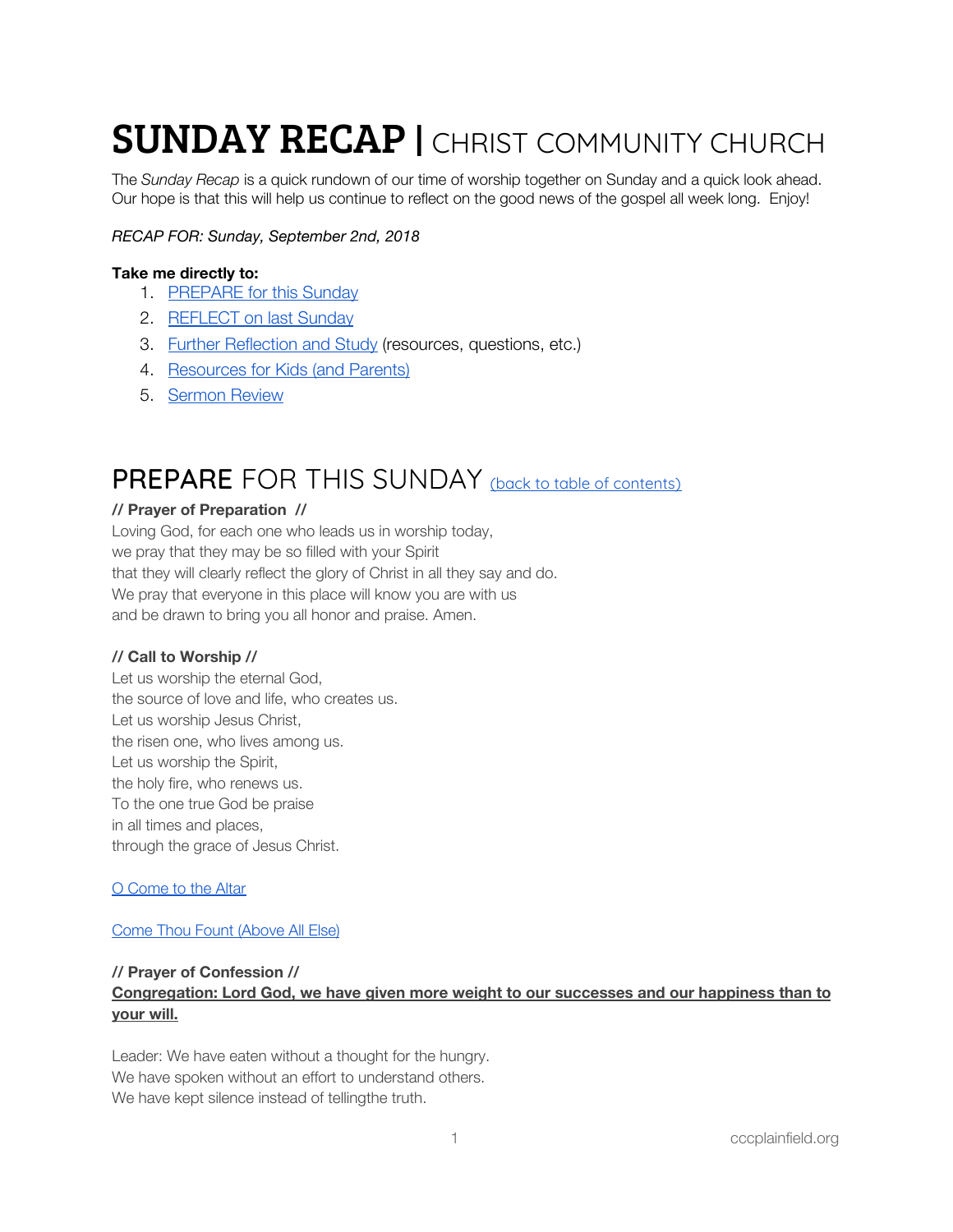We have judged others, forgetful that you alone are the Judge. We have acted rather in accordance with our opinions than according to your commands.

# **Congregation: Within your church we have been slow to practice love of our neighbors. And in the world we have not been your faithful servants.**

Leader: Forgive us and help us to live as disciples of Jesus Christ, your Son, our Savior. Amen.

# **// Assurance of Pardon //**

He himself bore our sins in his body on the cross, so that, free from sins, we might live for righteousness; by his wounds you have been healed.

—1 Peter 2:24

# There is a [Peace](https://open.spotify.com/track/1CuO4rRxKYLxfKj85CQZNY?si=JaNHbGx6QpGUqG9cnpvpEQ)

### **// Passing of the Peace //**

Just as the peace of Christ is with all who have faith today, let's practice that peace by extending a greeting of peace to one another this morning

*Pastoral Prayer and Offering*

*Sermon: Blessed in Christ (Ephesians 1:3-14)*

# [Grace](https://open.spotify.com/track/4AMRgsSvJZJS7N71AM3px2?si=90VxNOOcSyyRXMwVWPPXtg) Alone

# **// Benediction //**

Leader: As those who are "in Christ" go from here with glad and eager hearts. Glad for what Christ has done and eager to share that good news with others. Peace be with you!

## **Congregation: And also with you!**

# <span id="page-1-0"></span>REFLECT ON LAST SUNDAY (back to table of [contents\)](#page-0-1)

### **// Prayer of Preparation //**

Dear heavenly Father, thank you for the privilege of corporate worship—for the joy of gathering with sisters and brothers to boast in Christ, worship by the Spirit, and receive your Word.

Thank for you those who will lead us in your worship today. We pray for the singers, musicians, and liturgists. Thank you for your servants who will read and preach your Word to us today. Thank you for the guests and visitors who will gather with us today. May they experience your welcoming heart, the magnificence of your glory, and the riches of your grace. And as we leave the service today, free us to serve you this week with gladness, in everything we think, say, and do. In Jesus' merciful and mighty name we pray, Amen.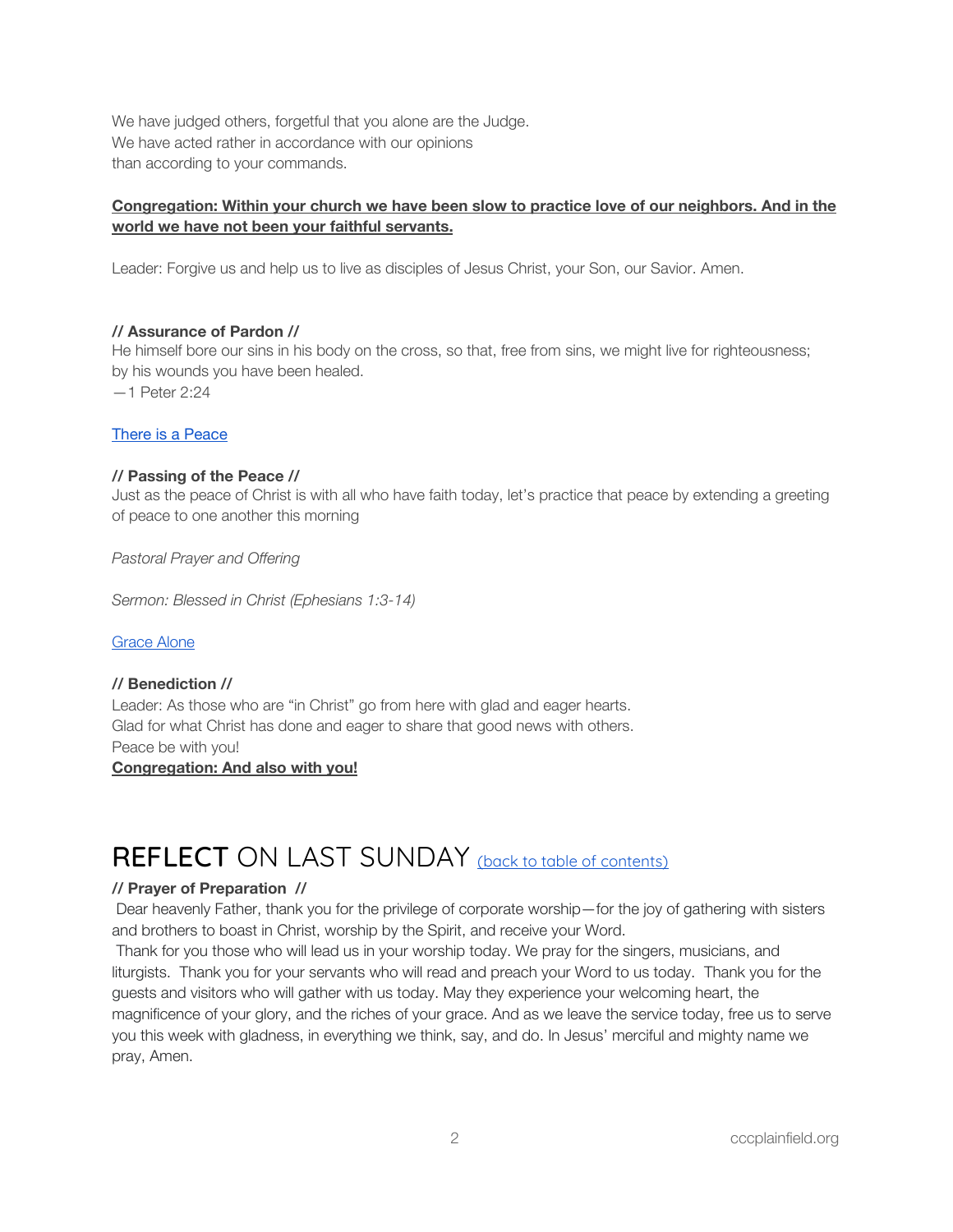# **// Call to Worship //**

Leader: Loving God, we come to you in worship and thanksgiving. You are greater than we can understand

# Congregation: Open our eyes that we may see the wonderful truths you have shown to us in Jesus.

Leader: You are more loving than our hearts can respond to;

Congregation: Help us to give ourselves to you in worship so that we learn what you want us to be.

Leader: You are wiser than we can know;

Congregation: Still our minds as we worship you so that we can understand the things you are saying to us.

Leader: Loving God, in Jesus you chose to come to the world in humility. You chose the path the world saw as foolish. You used what the world considered weak.

# Congregation: We worship and adore you. Amen.

# *[Grace](https://open.spotify.com/track/4AMRgsSvJZJS7N71AM3px2?si=oyvXcWd0RP2dz1ZmuCK-Pg) Alone*

# *How Deep the [Father's](https://open.spotify.com/track/2MH3oyhYwJWkOlK8nlHbUm?si=qS2sGpDaTRqOXwDIVMEqKQ) Love for Us*

### **// Prayer of Confession //**

Leader: Father, you tell us in your Word that whatever does not proceed from faith is sin.

Congregation: We confess that we have frequently relaxed our faith. We have allowed ourselves to become cynical, and our cynicism has boiled over with slander, criticism, prayerless-ness, and pessimism.

Leader: How easily we've allowed ourselves to crumple under the stresses of our lives. Forgive us for our smallness of faith. Congregation: In your mercy, hear us, for Jesus' sake. Amen.

### **// Assurance of Pardon //**

Leader: Through Jesus Christ forgiveness of sins is proclaimed to you.

Congregation: In Christ we have redemption through his blood, the forgiveness of our trespasses, according to the riches of his grace.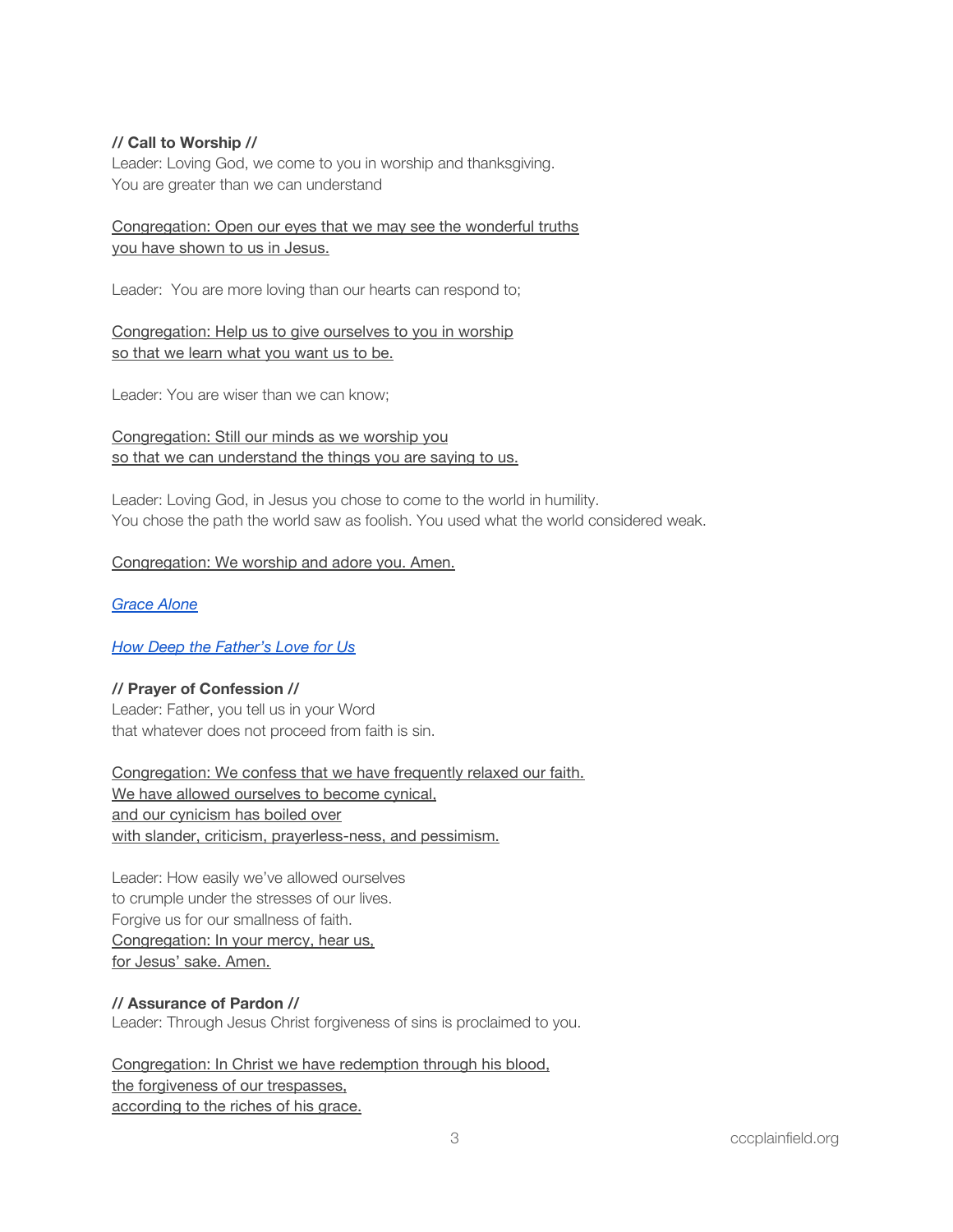—from Acts 13:38; Ephesians 1:7

# *O For A [Thousand](https://open.spotify.com/track/2ZicbtrMnz97j3WyFf4So4?si=TRmz0QtrT0OKv5qs5EE6BA) Tongues to Sing*

# **// Passing of the Peace //**

Ephesians 2:17,19 And he came and preached peace to you who were far off and peace to those who were near. So then you are no longer strangers and aliens, but you are fellow citizens with the saints and members of the household of God,

*Pastoral Prayer and Offering*

*Sermon: Introduction to Ephesians (Eph 1:1-2)*

[Revelation](https://open.spotify.com/track/0x37pd7WllmDTIMm4T0UaN?si=Be6yau-DQjmlYxx4haMWnA) Song

# **// Benediction //**

To those who are called, who are beloved in God the Father and kept safe for Jesus Christ: May mercy, peace, and love be yours in abundance. (Jude 1-2)

Leader: The Lord be with you! Congregation: And Also with you!

# <span id="page-3-0"></span>FURTHER REFLECTION & STUDY (back to table of [contents\)](#page-0-1)

# **Scripture to Meditate On:**

Ephesians 1:1b To the saints who are in Ephesus, and are faithful in Christ Jesus…

# **Reflection Questions:**

- In our Prayer of Confession we confessed to the Lord that "We have allowed ourselves to become cynical, and our cynicism has boiled over with slander, criticism, prayer-less-ness, and pessimism." Have you noticed this in your life? When does it occur, what do you become most cynical about? What does your cynicism say you really believe about the character of God?
- Why is it good news to you that Paul calls you a "saint in Christ Jesus"? How could that affect your spiritual journey and everyday life?
- Explain this statement: Indicatives give rise to imperatives. Why is that important? Why does it matter when we are talking about christian doctrine?
- Read through all 6 chapters of Ephesians in one sitting two times this week. After doing that, what questions do you walk away with?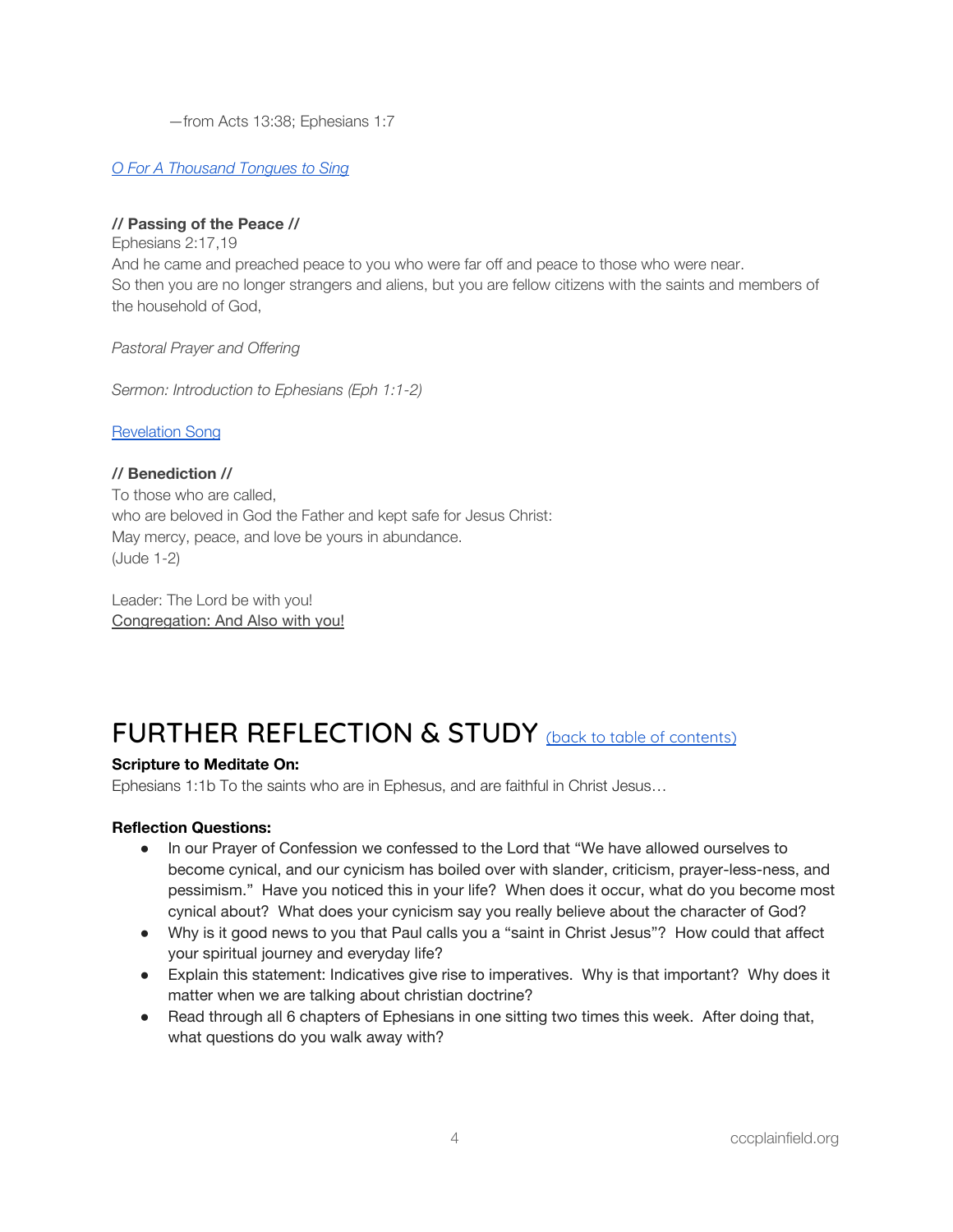# **This Weeks Theological Word and Definition:**

*Imputation* - Simply, to credit or reckon. Through Adam, the guilt of sin is imputed to all men; through Christ, righteousness is imputed to believers (Rom 5:12-21). On the cross, Christ exchanged his righteousness for man's sinfulness (2 Cor 5:21) by means of imputation. The sins of believers were imputed (credited) to Christ on the cross, and the righteousness that belonged to Jesus Christ was imputed (credited) to believers. Thus, believers possess an "alien" righteousness and can stand before a righteous God.

# **Suggested Resources**

Book: *[Alive](https://www.crossway.org/books/alive-in-him-tpb/) in Him* by Gloria Furman (available on Sundays for \$5) and accompanying Study [Guide](https://static.crossway.org/excerpt/alive-in-him-study-guide.pdf)

Journal: [Ephesians](https://www.crossway.org/bibles/esv-scripture-journal-ephesians-tpb/) Scripture Journal (available on Sundays for \$2)

Audio: Intro to [Ephesians](https://s3-us-west-2.amazonaws.com/whi-radio/whiarchives/2018whi1397jan14.mp3) White Horse Inn Podcast

Articles: Why Does Faith Alone [Matter?](https://corechristianity.com/resource-library/articles/why-does-faith-alone-matter) By Silverio Gonzalez The [Radical](https://www.christholdfast.org/blog/the-radical-gospel) Gospel by Gerhard Forde The Gospel of Union with Christ: A [Conversation](https://www.thegospelcoalition.org/blogs/trevin-wax/the-gospel-of-union-with-christ-a-conversation-with-j-todd-billings/) with J. Todd Billings

# <span id="page-4-0"></span>RESOURCES FOR KIDS **(and Parents)** (back to table of [contents\)](#page-0-1)

Questions for Children and Parents to discuss:

- Are you always faithful to God and his commands? (A: No. And dad and mom neither!). Well in the book of Ephesians which was written by the Apostle Paul, he says that we are SAINTS in Christ Jesus. Do you know what a saint is? (A: Something to the effect of "A holy person")
- If we aren't always faithful to God how do you think Paul can call us Saints? (A: Because Jesus lived the life of a Saint for us and gives us his life!)
- Who does God say you are? (A: His beloved Child). Why? (A: Because Jesus lived and died for me!)
- What do you look forward to most about being with Jesus one day? (You're going to get some good ones here) ;)

New City Catechism Video: The Benefits of [Catechizing](https://vimeo.com/203469783) Your Children

### New City [Catechism](http://newcitycatechism.com/new-city-catechism/#13) Question 13

Can anyone keep the law of God perfectly?

Since the fall, no mere human has been able to keep the law of God perfectly, but consistently breaks it in thought, word, and deed.

# *Prayer*

Good evening God! We are really glad you love to spend time with us. Today we felt \_\_\_\_\_\_\_\_\_\_\_\_\_\_\_\_\_\_\_ because **Exercise 20** because the same of the know you know our feelings and our experiences and are always with us. You comfort us in tough times and celebrate with us in happy times. We ask you give us opportunities to love and serve other people tomorrow. Show us who we can love with the same love you love us with. Thanks for our family, God. And most of all, Thanks for Jesus and remind us every day how much you love us. You are awesome God. Amen.